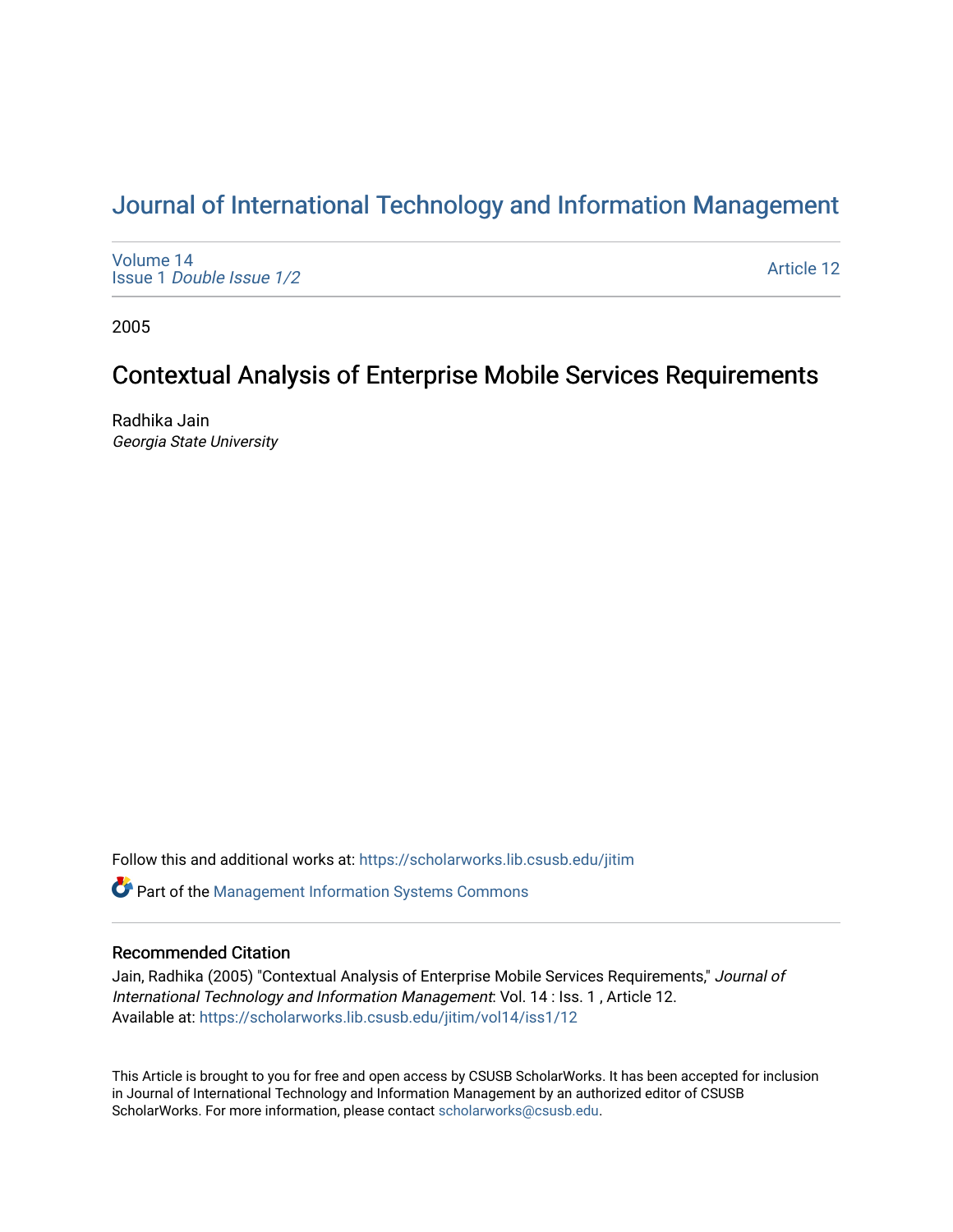# **Contextual Analysis of Enterprise Mobile Services Requirements**

**Radhika Jain** 

Georgia State University

# **ABSTRACT**

*This article presents a framework to classify various types of mobile services implemented in organizational settings. Based on the objectives of wireless information systems (WIS), we identify three categories viz. enterprise mobile services, enterprise-advantage mobile services, and consumer mobile services. While the last two categories of mobile services have received broader attention, there has not been much work done in analyzing the role of mobile services in the organizational settings specific to various industries. In this article, we attempt to fill this void by synthesizing the extant literature in this area. Based on the degree of user's mobility in their organizational settings, we categorize enterprise mobile services in three subcategories. This categorization helps identify differences in the information access needs of users. We then discuss how firms belonging to various industries can benefit from mobile services and various issues that need to be addressed before embracing such services. Finally this paper concludes with identification of potential research topics.* 

# **INTRODUCTION**

In the first wave of mobile services, few farsighted tech-savvy early adopters (such as FedEx, UPS, Avis, and Hertz) integrated wireless technologies into their mission-critical applications. They incorporated the wireless capability into the hearts of their basic business processes and operations. The second wave, in the mid- to late 1990s, enabled the companies to provide consumer content wirelessly (e.g., CNET, Yahoo, Charles Schwab, and Fidelity). The third and latest wireless wave is characterized by the development of focused end-to-end enterprise solutions that facilitate critical applications, and have attractive cost-benefit economics.

Wireless Information Systems (WIS) can be defined as the systems that utilize wireless technologies for communication between mobile clients and other system components (Mendoza and Pérez 2002) to facilitate mobile services that can be accessed from a user's handheld devices. Based on the objectives of wireless information systems, we identify three dimensions of the mobile services namely efficiency/productivity, time immediacy/urgency, and customer orientation. To describe the mobile services based on these three dimensions, we use a three-dimensional space as depicted in

Figure 1. The efficiency/productivity dimension refers to whether the use of mobile services improves the efficiency and productivity of the members of organization. The time immediacy/urgency dimension refers to whether the content provided by the mobile services is extremely time sensitive and whether it needs the immediate attention of its user. The third dimension, customer orientation refers to whether the use of mobile services can help firms improve their customer services. Based on the degree of membership to each of these dimensions, there exist at least three categories of mobile services, which we describe next.

1. *Enterprise Mobile Services (EMS):* Mobile services in this category are motivated by the need to reduce latency, to increase speed of response, to enhance efficiency of current operations and workforce, and to improve productivity. By enabling information access from anywhere, employees can access missioncritical enterprise applications in a timelier manner rather than waiting until they are back at their home/office desktop. Furthermore, EMS enables the capture of complete and accurate data at the point-oforigin, which replaces inefficient paper data entry processes and reduces data entry errors (Chen 2001; Grantham and Tsekouras 2004). These EMS need to be tailored to the enterprise's specific needs. We address this issue in more detail in the Implications section that provides guidelines to any enterprise that is planning to implement mobile services. Enterprise mobile services are likely to have a much wider acceptance and stronger potential than the other two categories of mobile services. In this article, we focus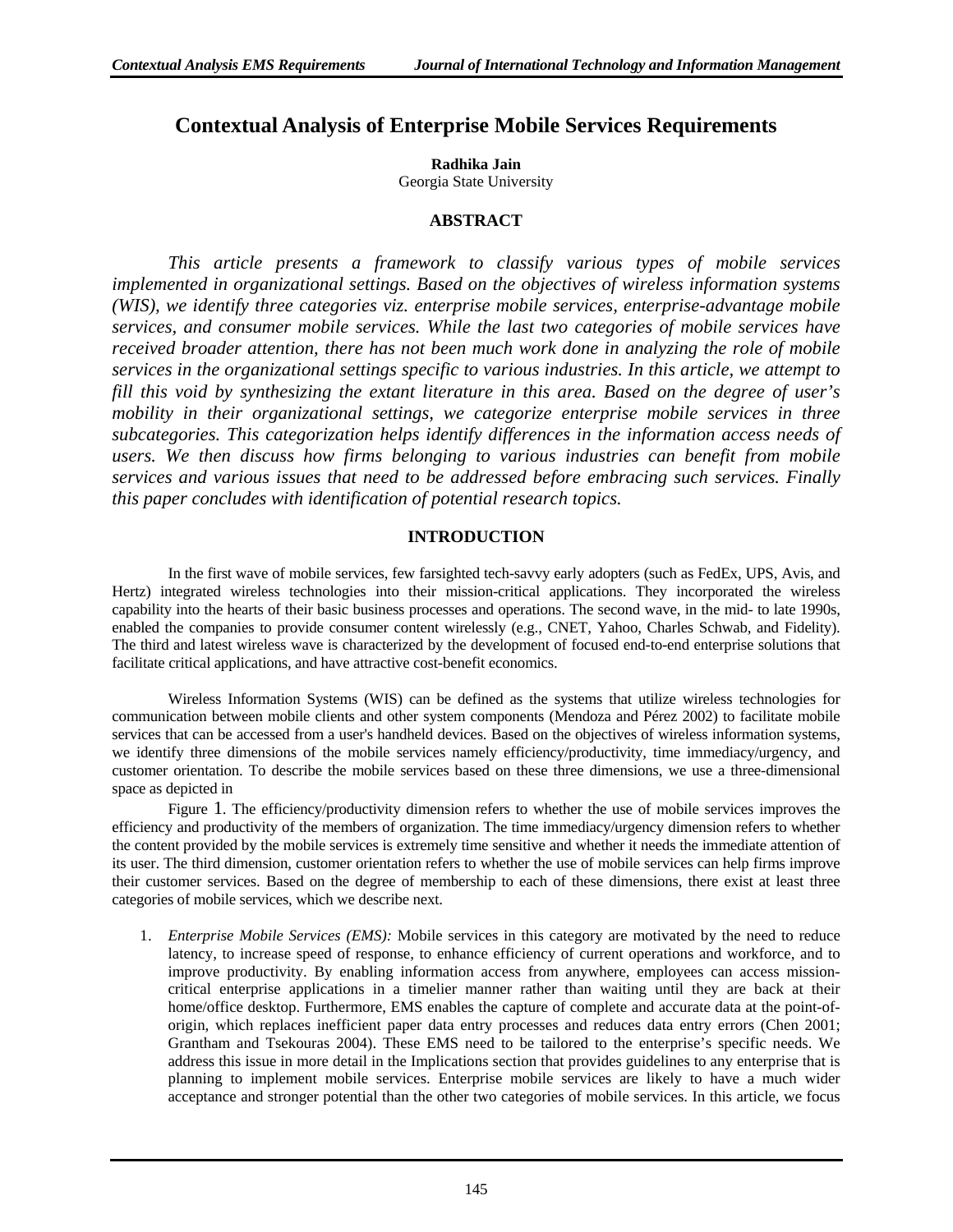primarily on this category of mobile services.

- 2. *Enterprise-Advantage Mobile Services (EAMS):* Mobile services implemented in this category for an organization are used primarily to attract and retain the customers so they continue using the products/services provided. Main objective of such services is to help organizations to strengthen customer relationship by improving customer satisfaction. EAMS can be implemented as a competitive weapon or to defend an existing market position (Dekleva 2002). Examples of such services include the wireless checkins for travelers, mobile banking services, provision of premium service packages for wireless phone subscribers with capabilities such as email, calendar, and musical ring tones etc. Organizations developing wireless information systems in this category need to answer questions such as "Is the customer service critical (Dekleva 2002)?"
- 3. *Consumer Mobile Services (CMS):* Mobile services implemented in this category are primarily targeted towards mobile B2C and C2C segments. Examples of such services include mobile advertising, auctioning, gaming, and shopping. Applications such as symbiotic networking, personalized devices, and locationbased services are becoming mainstream reality (Business Week, 2002). Unlike first category of mobile services, consumer mobile services are primarily motivated by the need of immediacy, urgency, timesensitivity, and personalization of the information. Such services include driving directions, traffic report, tracking misplaced or stolen phones and locating stores or restaurants. Large body of research has emerged in an effort to realize this category of mobile services especially focusing on the location-based services (For example, CyberGuide (Abowd et al. 1997) and CityGuide (Kreller et al. 1998)).





In this article we focus primarily on the analysis of enterprise mobile services (EMS) that enable smoother and efficient operations of employees in an organizational setting. Although consumer applications have generated the most wireless buzz and interest among the researchers, we believe that more sustainable opportunities exist for enterprise mobile services. There has not been much work done in analyzing the role of mobile services in the organizational settings specific to various industries. In this article, we attempt to fill this void by synthesizing the extant literature in this area.

Outline of the article is as follows: In the next section, we present our classification scheme for enterprise mobile services and the benefits realized in terms of various performance criteria. In section three, in-depth discussion on the role played by enterprise mobile services in various organizational settings is presented. This discussion focuses on the nature of services that can be provided on handheld device to improve their business processes. This discussion is then supplemented with a discussion of various issues that need to be addressed. In section four, we present implications for practitioners and researchers and finally we conclude in section five with contributions and present our future research agenda.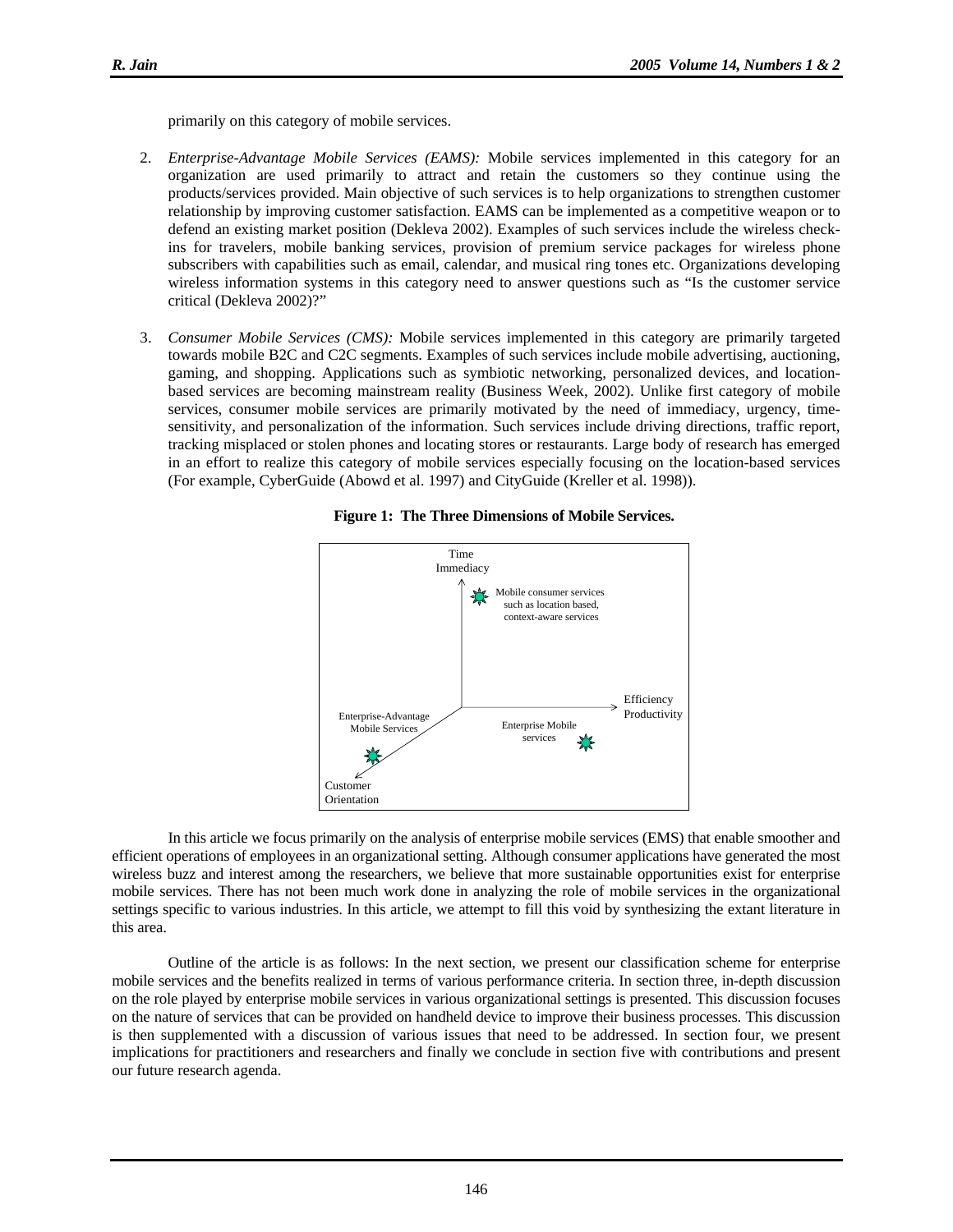### **ENTERPRISE MOBILE SERVICES**

In this section, we present our classification scheme for enterprise mobile services. Based upon the degree of user's mobility in their work environment we classify various industries in three groups. We believe that degree of user's mobility is an important factor as it helps reveal differences in information access needs of users in diverse set of industries.

- 1. *Industries with highly critical mobility:* This group involves organizational settings where users as well as the assets are moving at all the times. Examples of such settings include shipping and trucking industry, home building industry, and the law enforcement agencies. Although in agricultural and electric utility industries assets are fixed, these assets are spread over a wide geographic region and the most work is accomplished in the field (Grantham and Tsekouras 2005). Enterprise mobile services are crucial in highmobility environments as they enable mobile employees to fulfill their data needs while away from their office (Grantham and Tsekouras 2004).
- 2. *Industries with medium mobility:* This group involves organizational settings where users are highly mobile. However, users do need to come back to their offices to perform other functions. Example of such setting includes healthcare setting where healthcare professionals need to perform not only medical rounds but also other clinical duties.
- 3. *Industries with low mobility:* This group involves organizational settings where users are occasionally mobile and hardly rely on mobile computing technologies to accomplish their daily operations. Examples of such settings include office environment. One specific application that we discuss here is remote network administration and troubleshooting.

In Table 1, we provide a summary on benefits that can be achieved by the implementation of various enterprise mobile services. We supplement this discussion with various issues faced when implementing these mobile services. Panis et al. (2002) identify various key factors that influence the evolution of mobile services pertaining to the consumer mobile services. From this list we select factors that are most relevant for enterprise mobile services. These factors include issues related to the security, availability of wireless networks, suitability of the enterprise service to mobile device, and various federal regulations. Table 2 presents a summarized discussion of these issues that influence the evolution of mobile services. With this classification scheme in place, next section provides a detailed discussion of various organizational settings where wireless infrastructures for deploying mobile services can be implemented.

| Performance criteria          | <i>Wireless features</i>      | <b>Comments</b>                                      |
|-------------------------------|-------------------------------|------------------------------------------------------|
| Decision making and           | Access to information across  | Access to real-time business intelligence speeds up  |
| responsiveness (Hodgkin et    | a wide variety of settings    | and improves accuracy in decision-making process     |
| al. 2004; Sharaf and          |                               | (Sharaf and Chrysanthis 2002)                        |
| Chrysanthis 2002)             |                               |                                                      |
| Improvements in supply        | Radio frequency data capture  | Helps minimize or eliminate information lag          |
| chain management and          |                               | (Singh 2003), reduction in input errors, delivery    |
| flexibility (Singh 2003)      |                               | times, and better inventory management (Songini      |
|                               |                               | 2001).                                               |
| Efficiency and                | Always-on connectivity        | Access to accurate, timely data at point-of-need     |
| effectiveness, productivity   | independent of location,      | (The wireless hospital: Extending the reach of       |
| (Grantham and Tsekouras       | constitutiveness to the       | your information system directly to the point of     |
| 2004)                         | individual user               | activity, Symbol Technologies Inc 2000)              |
| Collaboration and             | Mobility, flexibility, and    | Facilitates collaboration among the members of       |
| communication with other      | instant access to information | organization (Farooq et al. 2002). For example, in   |
| members of the                | with the use of handheld      | the construction industry, masons working on in-     |
| organization (Bergenti et al. | devices to support            | progress buildings can communicate with an           |
| $2002$ ).                     | interactive, real-time        | architect directly for discussing the work (Bergenti |
|                               | anywhere, anytime             | et al. 2002)                                         |
|                               | collaboration                 |                                                      |

**Table 1: Benefits Offered by the Implementation of Enterprise Mobile Services.**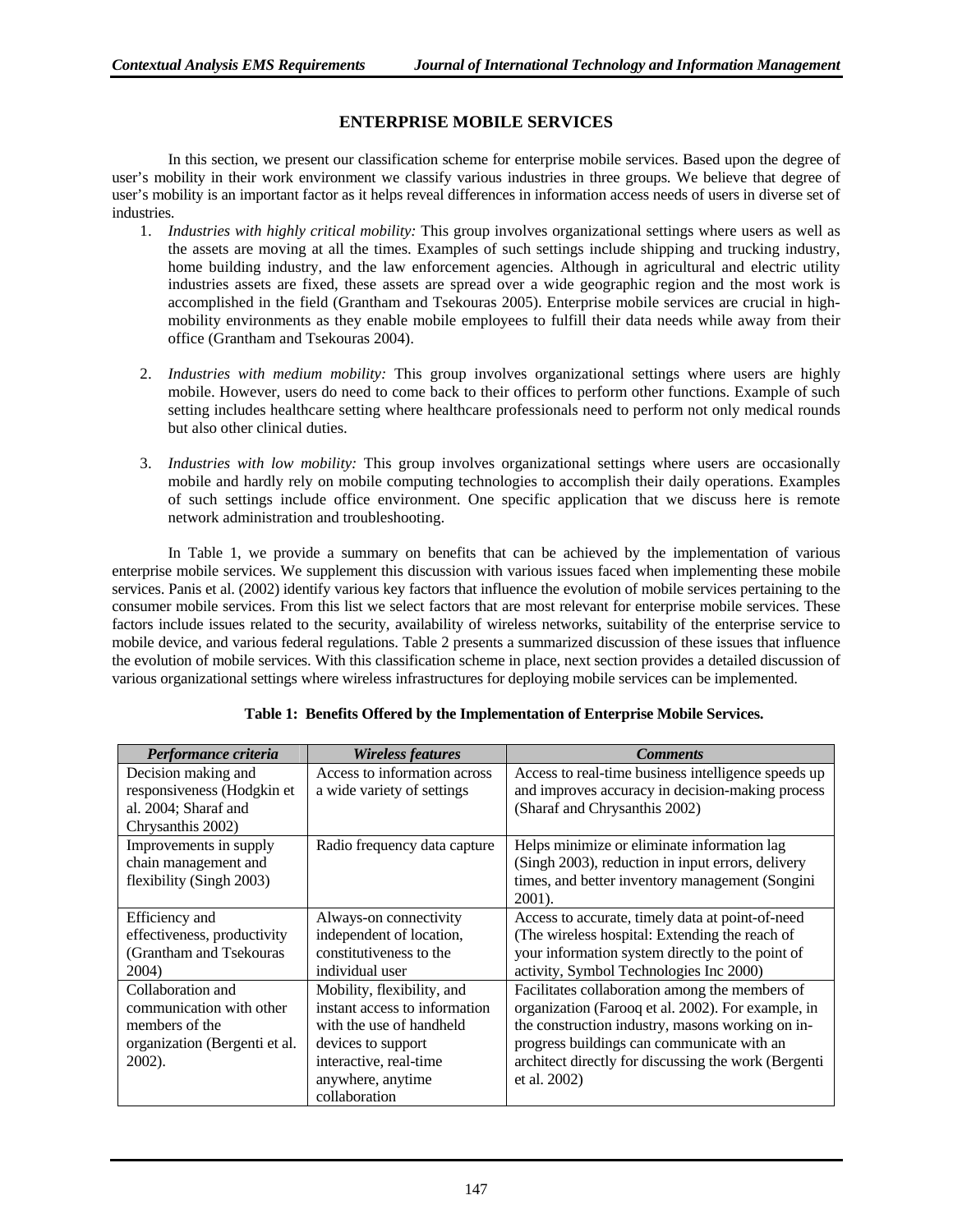| <b>Issues</b>    | <b>Comments</b>                                                                                            | <b>Examples</b>                                                                         |
|------------------|------------------------------------------------------------------------------------------------------------|-----------------------------------------------------------------------------------------|
| Reliability      | Major concern for all industries using mobile                                                              | For example, when troubleshooting remotely,                                             |
| , security,      | computing. Can be potentially addressed by the                                                             | security of organizations' internal resources                                           |
| and              | combination of the integrated biometric based or the                                                       | becomes crucial. Similarly for healthcare industry                                      |
| privacy          | smart card based authentication and by adding the                                                          | this is a bigger issue as it is regulated by various                                    |
|                  | strong security mechanisms such as encryption at                                                           | federal mandates. For electric utilities industry,                                      |
|                  | various steps during the life of a transaction (Ghajar                                                     | since metering devices may operate in hostile                                           |
|                  | and Khalife 2003; Griazina et al. 2002)                                                                    | open environments, reliable and secure                                                  |
|                  |                                                                                                            | communication of data is an important issue.                                            |
| Availabilit      | Important concern for primarily for high-mobility                                                          | For example, in agricultural industry farmers may                                       |
| y of             | environments as most of the work is done outdoors                                                          | need to opt for combination of wireless local area                                      |
| wireless         | (McKinion et al. 2004). Can be addressed by the                                                            | network and satellite solution to address their                                         |
| networks         | various different combinations of the wireless                                                             | various communication needs. To make use of                                             |
|                  | network technologies. Options include cellular,                                                            | precision agriculture methodology farmers may                                           |
|                  | personal communications service, mobile satellite<br>service, specialized mobile radio, wireless wide area | need to depend on various remote servers for their<br>image and/or data analysis needs. |
|                  | networks, and wireless local area network.                                                                 |                                                                                         |
| Suitability      | User-friendly and intuitive interfaces that make                                                           | For example, for agricultural and home-building                                         |
| of the           | information access easier will be crucial in the                                                           | industries this is a major issue given their existing                                   |
| service in       | adoption of handheld devices. Variety of different                                                         | level of familiarity with information technology.                                       |
| terms of         | hardware and software platforms will co-exist, as                                                          |                                                                                         |
| the design       | different industries will have different working                                                           |                                                                                         |
| and the          | conditions (Choi et al. 2004; Thysen 2000). Device                                                         |                                                                                         |
| functionali      | considerations such as physical size, processor type,                                                      |                                                                                         |
| ty               | memory, method of data access, and battery life                                                            |                                                                                         |
|                  | need to be addressed in the design of mobile                                                               |                                                                                         |
|                  | services.                                                                                                  |                                                                                         |
| <b>Standards</b> | Can be important in industries such as healthcare                                                          | Federal regulations such as HIPPA in healthcare                                         |
| and              | where HIPAA plays a major role (Barrett et al.                                                             | industry are greatly concerned with information                                         |
| regulations      | 2004).                                                                                                     | privacy and security. Such regulations can greatly                                      |
|                  |                                                                                                            | impact the widespread adoption of handheld                                              |
|                  |                                                                                                            | devices that are capable of storing and                                                 |
|                  |                                                                                                            | communicating such information                                                          |

#### **Table 2: Issues in the Evolution of Enterprise Mobile Services.**

# **INDUSTRY SPECIFIC ANALYSIS OF MOBILE SERVICES**

In the next subsections we present in-depth analysis of benefits and issues summarized in

Table 1 and Table 2 with respect to each industry exhibiting different degrees of mobility. It is necessary to understand issues specifically for each industry as the nature of the work and the context in which work is done differ significantly from one industry to another.

#### **Industries with high-mobility**

#### *Home-building Industry*

One booming application of the mobile computing is in the home-building industry. Even though traditionally this industry has been slow to embrace and utilize new technologies the right deployment of mobile services can bring in considerable cost-savings and jobsite efficiency (Stewart et al. 2002). One of the major concerns in this industry is the efficiency of supply chain and mistakes made due to the miscommunication along with the tackling of the schedule changes and the re-notifications of caused by the same (Garzaa and Howitt 1998). Such miscommunication results into the right information never getting into the right hands at the right time leading to the loss of operational efficiency (McGarvey 2002). Mobile IT applications running on handheld devices include collaborative dynamic project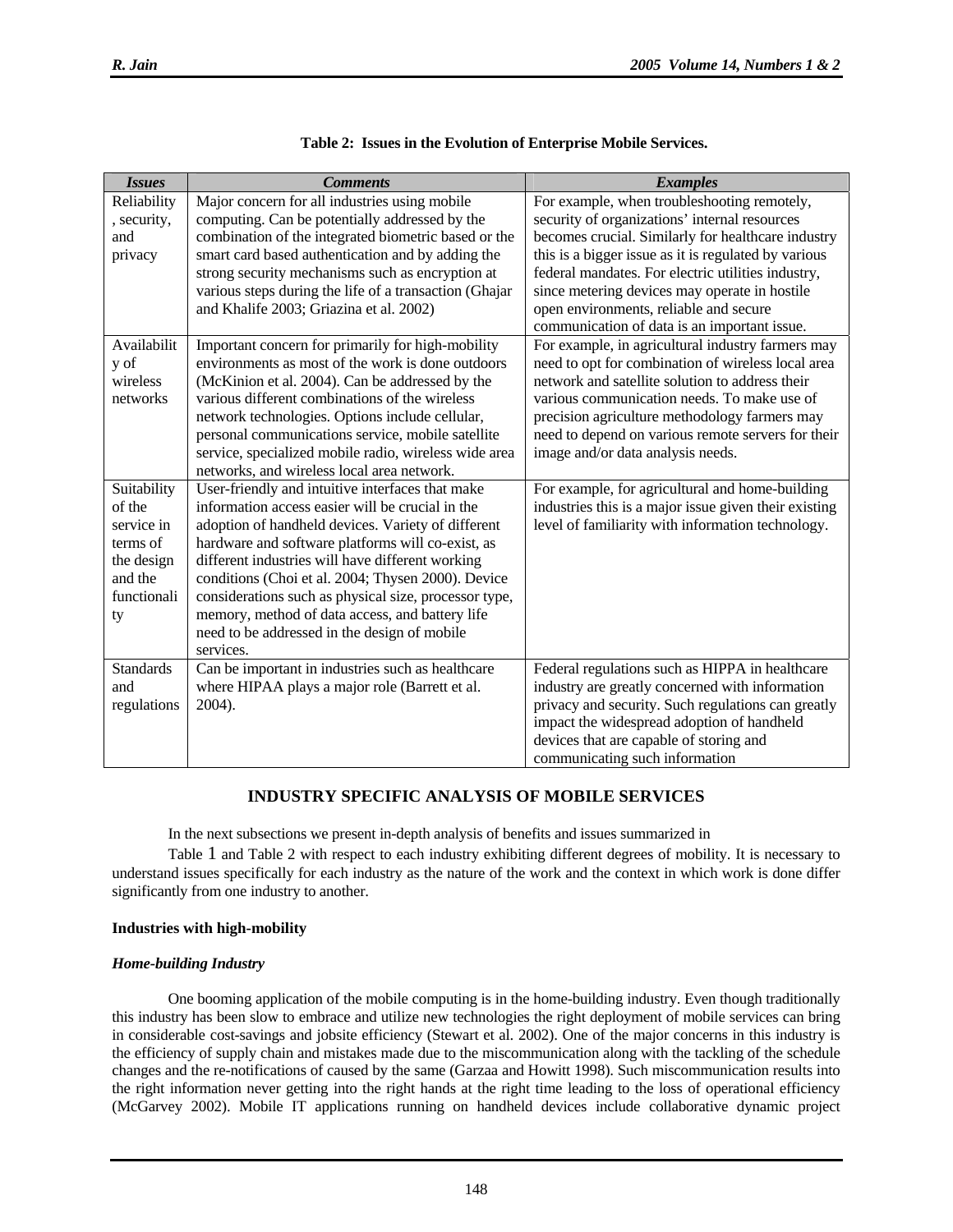management tools (Penã-Mora and Dwivedi 2002) such as scheduler, estimator and tracker services, and 2D/3D graphics applications that display traditional CAD drawings (Lipman 2004). The contractors can coordinate the scheduling of subcontractors and communicate with the suppliers to ensure the timely arrival of the construction material. These mobile services can also help to reduce the number of mistakes committed by delivering the wrong material at the wrong time at the wrong housing site (Hamblen 2002). This can speed up the distribution of information to all interested stakeholders in timely fashion. Further efficiencies can be achieved by integrating such services with other back-end applications such as the payment and accounting applications (Grantham and Tsekouras 2004). Such mobile services should be capable of detecting a schedule change, determining the effect of the change on other contractors, and finally be able to notify these parties through cell phone, e-mail or fax rather than having on-site supervisor place numerous calls for rescheduling.

Three primary considerations for this industry are information security, the potential for electromagnetic interference to other jobsite equipment, and the interaction among wireless signals resulting from transmitting in a cluttered environment leading to poor quality wireless signal (Garzaa and Howitt 1998). Wireless communication technologies that can support the information needs at a construction jobsite include 1) circuit-switched cellular modem, 2) packet-switched SMR, 3) Cellular Digital Packet Data (CDPD), 4) Wireless Local Area Network (WLAN), 5) satellite-based data communications (Garzaa and Howitt 1998). It is necessary that the mobile devices used at such construction sites have interfacing capabilities to access such different types of wireless networks in order to achieve mission-critical real-time updates. Finally, user-friendly and intuitive interfaces are key considerations.

#### *Agricultural Industry*

Agricultural sector is a booming area for deploying wireless information systems. Treiblmaier et al. (2002) conducted a survey of agriculturists to determine the nature of agricultural applications appealing to them. Agriculturists showed interests in IT applications that support the operational aspects of farming (Thysen 2000) for real-time decision support on high-bandwidth wireless internet connections. Such applications could help them record a fertilizer plan, store a field master data plan, and record a crop-growing plan (Treiblmaier et al. 2002). In addition, these agriculturists also showed interest in the applications that aid them to keep track of the general working time, Global Positioning System (GPS) field maps, stock farming, and forestry. Since most of the work is done outdoors, it is natural to record and process the data at a location where it is created. Scanners can be used to read the stored data and make such data available immediately. Such documentation is seen increasingly crucial in food health control systems to provide traceability in healthy food production (Thysen 2000). More sophisticated applications can be used for navigation of tractors and the operation of machinery thereby supporting agriculturists in their daily work routine. Bulusu et al. (2004) highlight how embedded networked sensors can be used for precision agriculture to efficiently and effectively utilize natural resources to reduce waste of time and money.

Although extant literature in the area of agriculture informatics doesn't explicitly address security and privacy issues, these issues will become crucial. To address communication problems such as remote, high-speed communications between the farm and service providers and wireless local area networking on the farm (McKinion et al. 2004), agriculturists may need to opt for one or more mixed wireless network solutions similar to that of the homebuilding industry. Applications developed for such agricultural purposes need to be easy to use with user-friendly interfaces as the agriculturist may not be acquainted (Thysen 2000) to using such devices and/or applications. Agriculturist should be capable of mastering the use of these applications & devices on their own without a need for extensive rigorous external training.

#### *Utilities Industry*

Another fascinating application of enterprise mobile services is in the utilities industry. The electric utility industry is undergoing rapid changes in response to political, economic and environmental forces and expectations (Asmus and Quotes 2002). In response to these forces, this industry is finding new ways to become more efficient in utilizing scarce resources. For example they can arm their mobile field-workers with the mobile devices for entering the results of their power and production meter readings (Olla and Patel 2002). Ghajar and Khalife (2003) suggest that by implementing mobile Automated Meter Reading (AMR) systems with radio frequency (RF) communication, various benefits can be realized. These benefits include faster reading of the meter, better accuracy of reading, fewer contacts with adverse elements, outage management, and time-of-use pricing (McEver and Childress 2004). With such mobile AMR systems reduction in operating costs and bill complaints, timely collection of payments can be achieved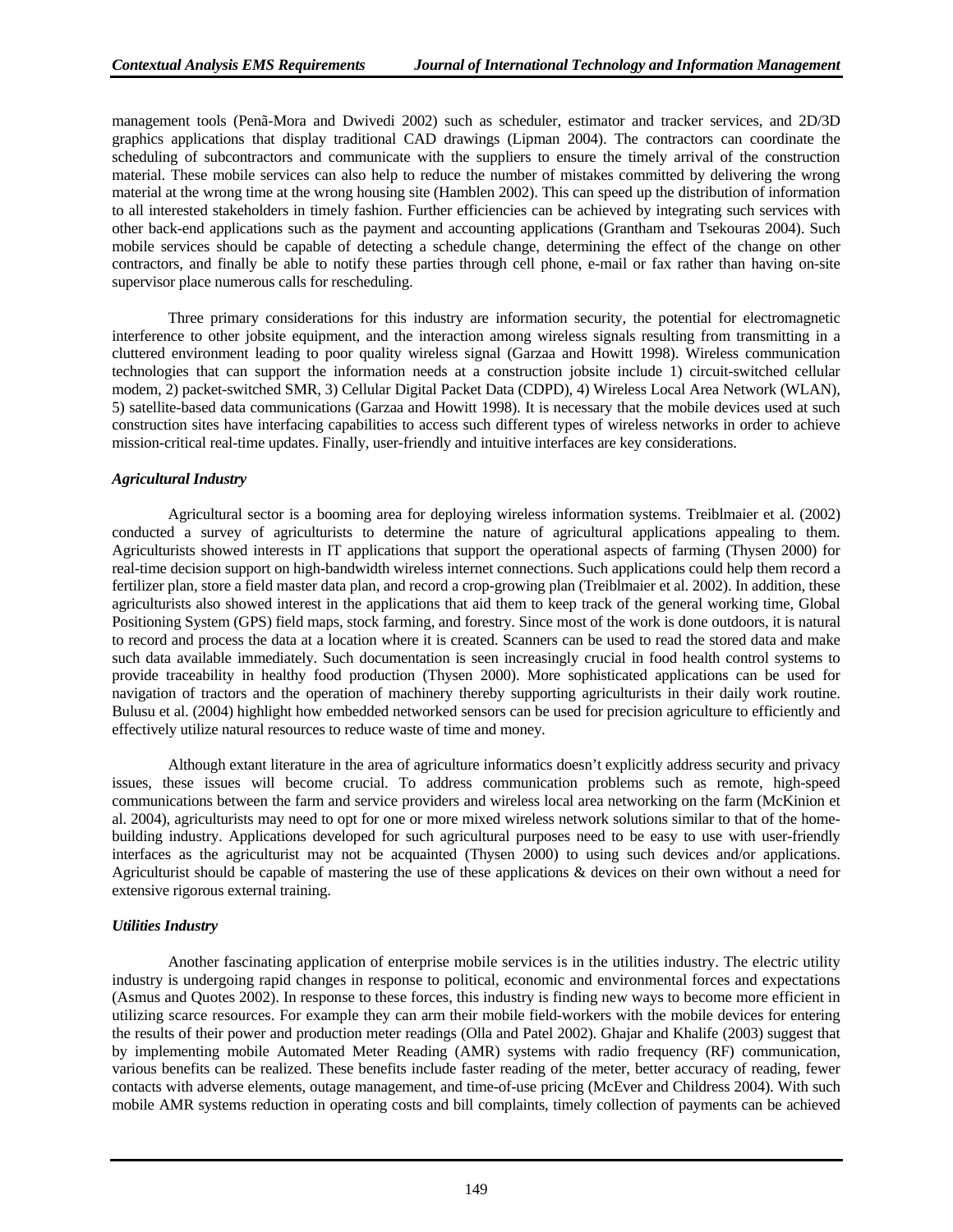(Ghajar and Khalife 2003). Such systems can also aid in the proactive monitoring, fast repair, and the timely maintenance of the equipment. As a result, maintenance costs can be reduced by eliminating the need for outside contractors to do the maintenance checks (Kuchinskas 2002).

One of the critical issues for this industry includes secure and reliable communication of metering data with a central server (Ghajar and Khalife 2003; McEver and Childress 2004). McEver and Childress (2004) emphasize the need to use a combination of public and private wireless networks to identify a cost-effective solution. Other issues include intuitive user-friendly interfaces (Olla and Patel 2002) and compatibility with various federal, state, and local regulations concerning air, water quality, and the protection of wildlife (Bureau of Reclamation, 2004).

#### **Industries with medium-mobility**

#### *Healthcare Industry*

In a survey conducted by Medical Records Institute in 2002, many hospital administrators indicated that they were planning to deploy the mobile healthcare services for order entry, e-prescriptions, to capture clinical information and to retrieve clinical information at the point-of-care (such as the lab results, drug reference information), and emergency admissions/ registration along with the charge capture and/or the coding information. To better manage, analyze, and communicate information during patient care, services offered by mobile systems can make possible quick entry and retrieval of notes, rapid ordering and reporting of findings, and timely access to current patient records (Choi et al. 2004). It enables healthcare professionals to make decisions and take actions with increased accuracy and efficiency (Parekhji 2002). Also having patient information readily available can enhance a physician's ability to follow-up on patients and can result in effective conversations with patients (Barrett et al. 2004). As a consequence, quality of patient care can be improved while realizing a reduction in the patient care cost and documentation errors. Having instantaneous access to up-to-date medical information can significantly reduce the claims for the malpractice as doctors can immediately check for drug interactions. It can improve hospital's position in the event of litigation in addition to improving the audit results by the various health care organizations (Parekhji 2002).

One of the major concerns in healthcare industry includes security of confidential protected health information when sending/receiving messages to prevent healthcare fraud and abuse as stipulated by HIPAA (Health Insurance Portability & Accountability Act) (Barrett et al. 2004; Fedorowicz et al. 2004). Barrett et al (2004) indicate that usage of handheld devices will become widespread if following issues can be addressed: 1) provision of secure clinical data for the current patients and 2) alleviating concerns of catastrophic data loss from handheld devices. Related concern is the security of the handheld devices from unauthorized users. Prior research (Hsieh and Lin 1998; Tan and Gunasekara 1999) has also highlighted these issues when accessing healthcare information using internet-based services. Doctors may need on-demand access to X-ray images or CT-scans or they may need wireless connectivity to perform clinical documentation, to access patient information, clinical protocols, or drug references (Jepsen 2003). Such diverse need for the data will significantly impact the choice of wireless network technology for implementation. Easy-to-use intelligent and effortless user interface is essential to access crucial information easily and quickly (Choi et al. 2004). Finally, another potential concern is the interference caused by the radio waves to other frequency-sensitive equipments such as pacemakers and respirators (Hekmat et al. 2004).

#### **Industries with low-mobility**

#### *Remote Troubleshooting*

While all the mobile services described above are an example of one-way data collection/provision primarily, remote troubleshooting such as remote network administration is an example of interactive services. Most of the problems that network administrators face bring the portions of the network to a halt and require human intervention even though they have simple known solutions. These problems include changing the password, unjamming the email queues, restarting the frozen server processes, and rebooting the servers (Yokomizo 2002). Mobile administration applications running on handheld devices or cellular phones can be used by network administrators to solve these problems while they are away from the office.

Having handheld devices operate outside the corporate firewall and access the basic crucial resources pose a major security threat (Yokomizo 2002). Since the network administrators need to be informed of the network problems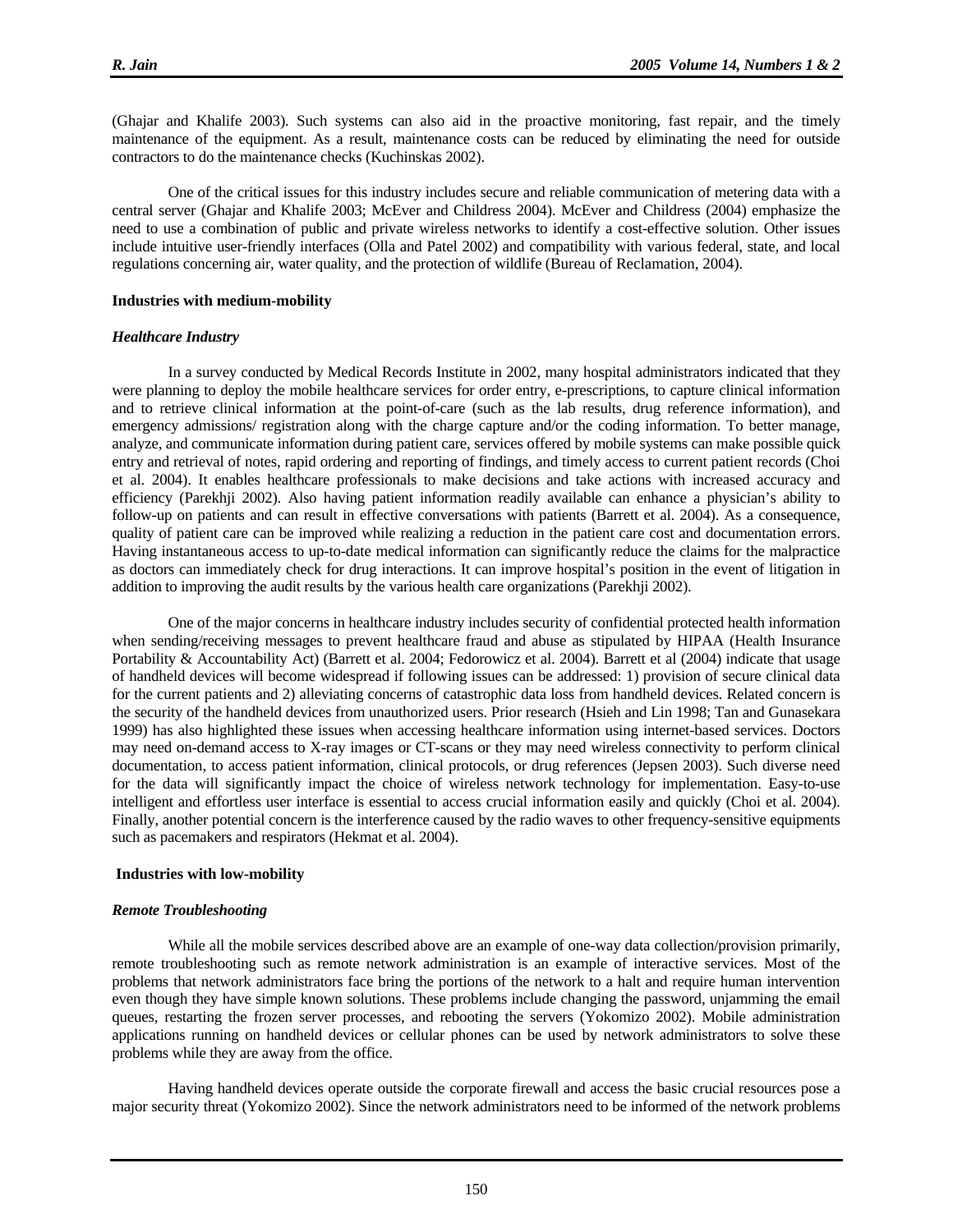immediately, these devices demand the use of always-on networking technology. The server should be capable of reporting the problems as well as carrying out the commands ordered remotely by network administrators. Network administrators can preload the trouble-fixing scripts into a server that monitors the network, so when something breaks the server sends the alert messages to the administrator who in turn can run these scripts remotely. While developing user interfaces for such applications, developers can take advantage of the fact that there are not many unpredictable sets of operations that an administrator will need to perform (Murillo 2003). Designers can design the menu-driven applications for the most commonly used operations while also providing the capability to enter the text-based commands/instructions for not so frequently utilized operations (Yokomizo 2002).

The above discussion highlights a number of differences in the nature of these various industries and variety of regulations facing each of them. Such context-specific nature needs to be accounted for, when developing enterprise mobile services rather than taking one-size-fits-all approach. In the next subsection, we present implications for researchers and a set of guidelines that practitioners can follow when considering the implementation of enterprise mobile services.

### **IMPLICATIONS FOR PRACTITIONERS AND RESEARCHERS**

Ensuring adequate levels of training, data integrity, and the device interoperability is critical for the successful deployment of the wireless infrastructure in the enterprises. It should be noted that the technology implementations alone would not succeed unless they are backed by the real need of the business processes. Enterprises need to ensure that the architecture of these new mobile services is flexible enough for the future growth and can integrate easily with their existing infrastructure. Furthermore enterprises may wish to integrate their voice and data applications. Network design issues in such instances include bandwidth sharing between the data and voice applications, the usage of wireless telephones versus data devices, the mobility of wireless telephone users versus that of data users. IT managers need to realize that committing too many resources to the initial wireless project is risky and they need to conduct the pilot projects before starting with the full-blown infrastructure to avoid the costly system failures. Federal Wireless User's Forum FWUF (Wireless Pilots Catalog 2002) suggests that pilot projects can help managers to

1. Determine whether a particular wireless technology or service can be used to support existing functions or provide additional capabilities,

2. Explore quality of service issues such as reliability, interoperability, scalability, capacity, latency, coverage, convenience, operational impact, cost,

- 3. Establish the business case for wireless communications versus other solutions,
- 4. And importantly to clarify their needs and wants.

While realizing and implementing mobile services presents significant challenges to IT managers, it offers enormous opportunities to researchers. When implementing the enterprise mobile services for improving current business processes, new business practices may emerge. With new ways of conducting business processes, researchers can identify various patterns of adoption of mobile computing. It will be interesting see if the existing theories of adoption, innovation diffusion can address these new patterns.

# **CONCLUSION AND FUTURE RESEARCH**

In this paper we presented the framework with which mobile services can be categorized by the objectives of the services provided. We build upon this framework and provide a classification scheme for enterprise mobile services based on the mobility levels of users in their work environment as it is a critical factor in determining information access needs of employees. In this paper we also highlight the criticality of the availability of integrated wireless networking solutions in high-mobility ubiquitous environments. Primary contribution of this work is that it synthesizes and identifies various benefits and issues from the perspective of different industries. If designed and implemented appropriately by taking into consideration various issues faced in these industries, enterprise mobile services will likely to have a higher degree of fit with the requirements of their mobile users and nature of the tasks they perform. This can ultimately impact the user acceptance (Goodhue and Thompson 1995) of mobile services especially in industries where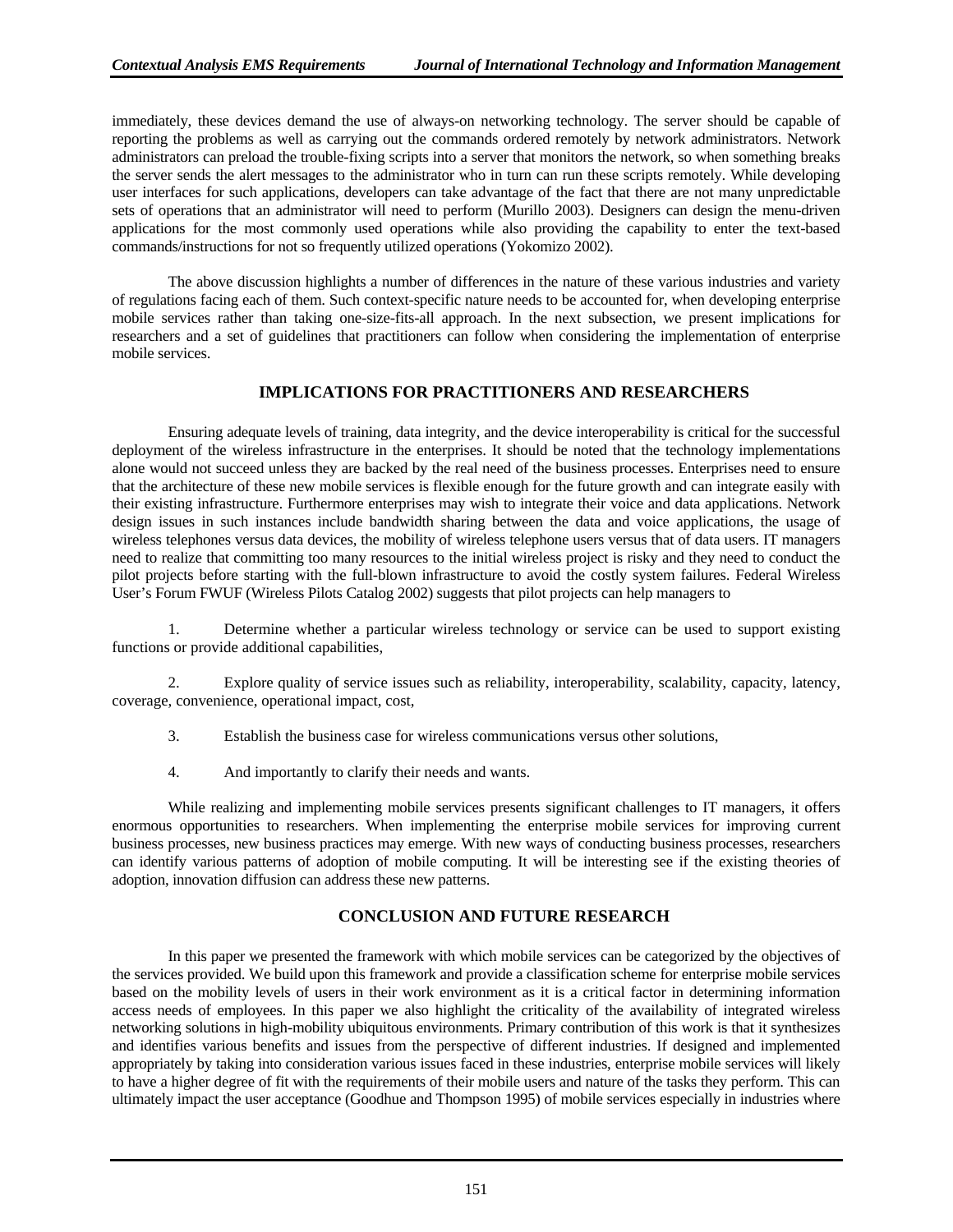individual users are given the responsibility to make the choice. Besides the issues presented in Table 2 there is a growing recognition that development of communities of practice engaged in using, spreading, and developing knowledge about the mobile technology and endorsing it to non-users will be a critical factor in the widespread diffusion of mobile services (Grantham and Tsekouras 2005). Future research will focus on conducting field studies in one or more such industrial settings to identify new patterns of enterprise practices resulting from the interaction with these new mobile services.

#### **REFERENCES**

- Abowd, G., Atkeson, C., Hong, J., Long, S., Kooper, R., and Pinkerton, M. (1997). Cyberguide: A mobile contextaware tour guide. *Journal of ACM/Baltzer Wireless Networks*, *3(5)*, pp 421-433.
- Asmus, P., and Quotes, P. (2002). Capturing markets and delivering value in the electric utility industry. *Corporate Environmental Strategy*, *9(2)*, pp 122-128.
- Barrett, J., Strayer, S., and Schubart, J. (2004). Assessing medical residents' usage and perceived needs for personal digital assistants. *International Journal of Medical Informatics*, *73(1)*, pp 25-34.
- Bergenti, F., Poggi, A., and Somacher, M. (2002). A collaborative platform for fixed and mobile networks. *Communications of the ACM*, *45(11)*, pp 39-44.
- Bulusu, N., Heidemann, J., Estrin, D., and Tran, T. (2004). Self-configuring localization systems: Design and experimental evaluation. *ACM Transactions on Embedded Computing Systems*, *3(1)*, pp 24-60.
- Chen, W. (2001). Mobile communication technology and organizations: Impacts on service qualities, employee satisfaction, and performance. in *Proceedings of the Seventh Americas Conference on Information Systems*, Boston, MA, pp. 1810-1813.
- Choi, J., Chun, J., Lee, K., Lee, S., Shin, D., Hyun, S., Kim, D., and Kim, D. (2004). MobileNurse: Hand-held information system for point of nursing care. *Computer Methods and Programs in Biomedicine*, *74(3)*, pp 245-254.
- Dekleva, S. (2002). M-business: Economy driver or a mess. in *Proceedings of the Eighth Americas Conference on Information Systems*, Dallas, TX, pp. 2403-2410.
- Farooq, U., Schafer, W., Rosson, M., and Carroll, J. (2002). M-Education: Bridging the gap of mobile and desktop computing. in *Proceedings of the IEEE International Workshop on Wireless and Mobile Technologies in Education (WMTE'02)*, Växjö, Sweden, pp. 1-4.
- Fedorowicz, J., Gogan, J., and Ray, A. (2004). Ecology of interorganizational information sharing. *Journal of International Technology and Information Management*, *13(2)*, pp 73-86.
- Garzaa, J., and Howitt, I. (1998). Wireless communication and computing at the construction jobsite. *Automation in Construction*, *7(4)*, pp 327-347.
- Ghajar, R., and Khalife, J. (2003). Cost/benefit analysis of an AMR system to reduce electricity theft and maximize revenues for Électricité du Liban. *Applied Energy*, *76(1-3)*, pp 25-37.
- Goodhue, D., and Thompson, R. (1995). Task-Technology fit and individual performance. *MIS Quarterly*, *19(2)*, pp 213-236.
- Grantham, A., and Tsekouras, G. (2004). Information society: Wireless ICTs' transformative potential. *Futures*, *36(3)*, pp 359-377.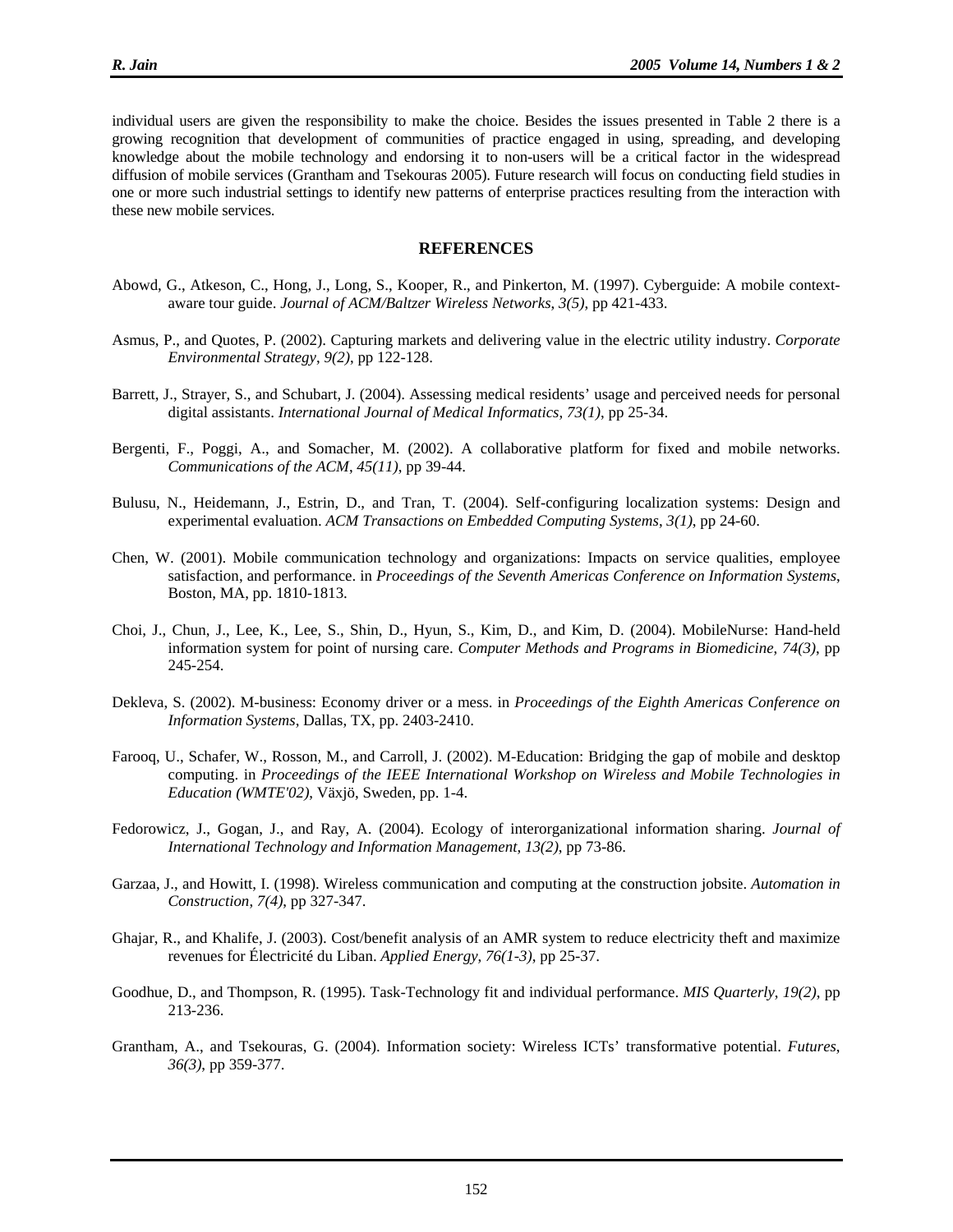- Grantham, A., and Tsekouras, G. (2005). Diffusing wireless applications in a mobile world. *Technology in Society*, *27(1)*, pp 85-104.
- Griazina, A., Tuominen, J., and Velmushkin, M. (2002). Biometric identification technologies within e- and mcommerce applications. in *Proceedings of the International Conference on Mobile Business*, Athens, Greece.
- Hamblen, M. (2002). Home builder relies on wireless for construction schedules. *ComputerWorld*, pp. 1-2.
- Hekmat, K., Salemink, B., Lauterbach, G., Schwinger, R., Südkamp, M., Weber, H., and Mehlhorn, U. (2004). Interference by cellular phones with permanent implanted pacemakers: An update. *Europace*, *6(4)*, pp 363- 369.
- Hodgkin, J., Pedro, J., and Burstein, F. (2004). Quality of data model for supporting mobile decision making. in *Proceedings of the The 2004 IFIP International Conference on Decision Support Systems*, Prato, Italy.
- Hsieh, C., and Lin, B. (1998). Internet in the healthcare industry: Infrastructure issues. *Journal of International Information Management*, *7(1)*.
- Jepsen, T. (2003). IT in healthcare: Progress report. *IT Professional Published by the IEEE Computer Society*, *5(1)*, pp 8-14.
- Kreller, B., Carrega, D., Shankar, J., Salmon, P., Bottger, S., and Kassing, T. (1998). A Mobile-Aware City Guide Application. in *Proceedings of the ACTS Mobile Summit*, Rhodos, Greece.
- Kuchinskas, S. (2002). Wireless helps utilities go with the flow. *M-Business)*, pp 27-28.
- Lipman, R. (2004). Mobile 3D visualization for steel structures. *Automation in Construction*, *13(1)*, pp 119-125.
- McEver, R., and Childress, T. (2004). New innovations make real-time AMR more cost-effective. *Electricity Today*, *16(1)*, pp 25-27.
- McGarvey, R. (2002). Building the wireless way. *M-Business)*, pp 41-43.
- McKinion, J., Turner, S., Willers, J., Read, J., Jenkins, J., and McDade, J. (2004). Wireless technology and satellite internet access for high-speed whole farm connectivity in precision agriculture. *Agricultural Systems*, *81(3)*, pp 201-212.
- Mendoza, L., and Pérez, M. (2002). Architectural analysis for wireless information systems. in *Proceedings of the Eighth Americas Conference on Information Systems (AMCIS)*, Dallas, TX, pp. 1858-1867.
- Murillo, V. (2003). Order entry interface for a computer-based patient record system. in *Proceedings of the Computing Research Conference*, Puerto Rico.
- Olla, P., and Patel, N. (2002). A value chain model for mobile data service providers. *Telecommunications Policy*, *26(9-10)*, pp 551-571.
- Panis, S., Morphis, N., Felt, E., Reufenheuser, B., Böhm, A., Nitz, J., and Saarlo, P. (2002). Mobile commerce service scenarios and related business models. in *Proceedings of the International Conference on Mobile Business (mBusiness)*, Athens, Greece, pp. 1-10.
- Parekhji, M. (2002). Infrastructure analysis of wireless technology in healthcare with a market analysis of wireless clinical applications. *MS Thesis, Division of Medical Informatics and Outcomes Research, Oregon Health & Science University*, p. 30.